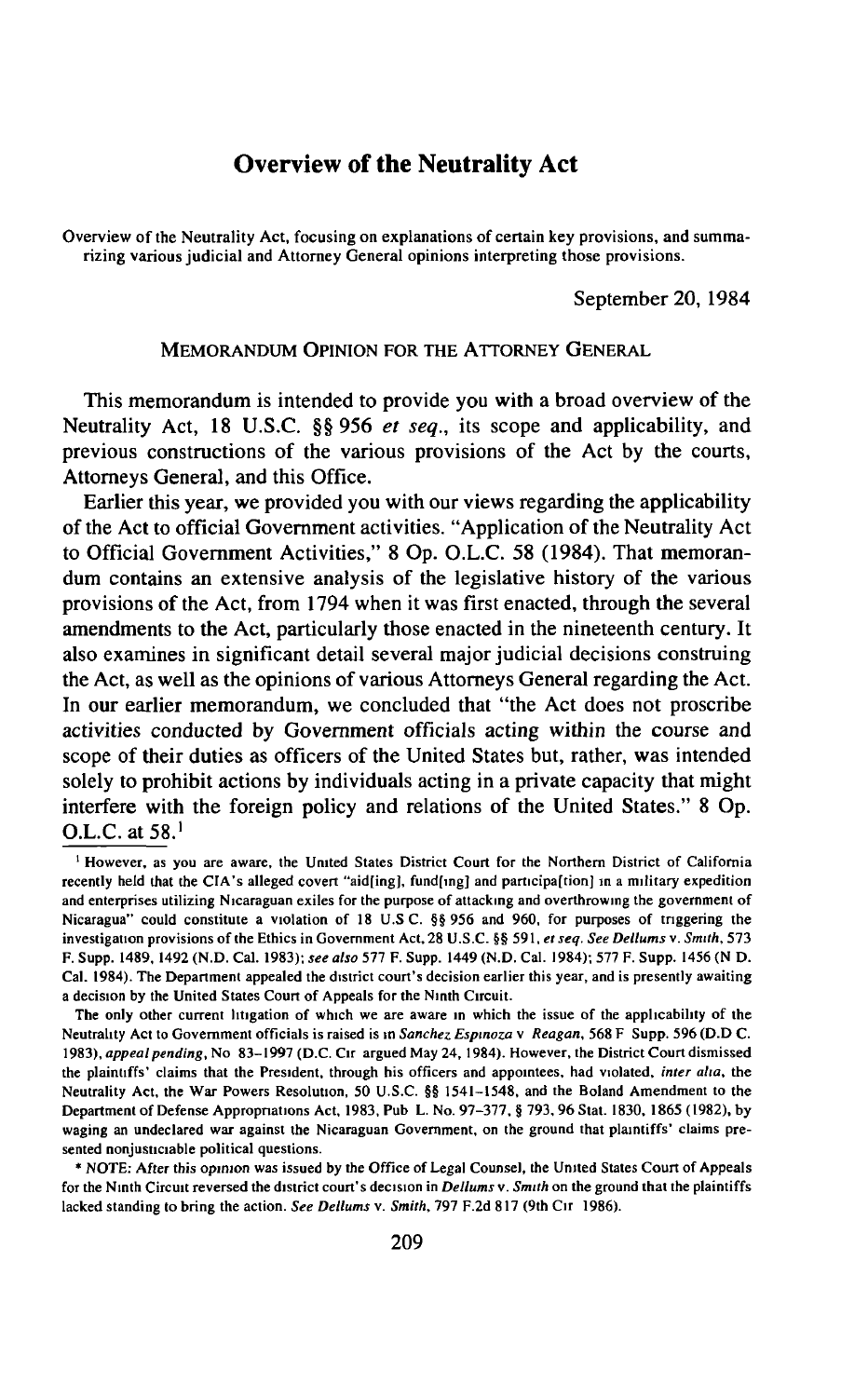The provisions of the Neutrality Act, presently codified at 18 U.S.C. §§ 956 *et seq.,* remain substantially similar to the provisions originally enacted in 1794. *See* 1 Stat. 381.2

Section 958 makes it unlawful for any United States citizen to accept, within the jurisdiction of the United States, a commission to serve a foreign nation in a war against a country with which the United States is at peace.<sup>3</sup>

Section 959 prohibits anyone within the United States from enlisting or paying someone else to enlist him in the military service of a foreign state.4

Section 960 prohibits the knowing participation in, preparation for, or financing of a hostile expedition from within the United States against a nation with which the United States is at peace.<sup>5</sup>

Section 961 prohibits the outfitting of military vessels within the United States which are in the naval service of a foreign country engaged in war with a country with which the United States is at peace.<sup>6</sup> Finally, § 962 prohibits the

If two or more persons within the jurisdiction of the United States conspire to injure or destroy specific property situated within a foreign country and belonging to a foreign government or to any political subdivision thereof with which the United States is at peace, or any railroad, canal, bridge, or other public utility so situated, and if one or more such persons commits an act within the jurisdiction of the United States to effect the object of the conspiracy, each of the parties to the conspiracy shall be fined not more than \$5,000 or imprisoned not more than three years, or both.

The other provisions, enacted in 1917, codified at 18 U.S.C. §§ 963-967, deal with the detention in United States ports of armed vessels or vessels bound for belligerent nations until the owners certify to United States customs officials that the vessels will not be used in the military service of belligerent nations after departure from the United States.

3 Section 958 provides:

Any citizen of the United States who, within the jurisdiction thereof, accepts and exercises a commission to serve a foreign prince, state, colony, district, or people, in war, against any prince, state, colony, district, or people, with whom the United States is at peace, shall be fined not more than \$2,000 or imprisoned not more than three years, or both.

4 Section 959 provides in pertinent part:

W hoever, within the United States, enlists or enters himself, or hires or retains another to enlist or enter himself, or to go beyond the jurisdiction of the United States with intent to be enlisted or entered in the service of any foreign prince, state, colony, district, or people as a soldier or as a marine or seaman on board any vessel of war, letter of marque, or privateer, shall be fined not more than \$1,000 or imprisoned not more than three years, or both.

5 Section 960 provides:

Whoever, within the United States, knowingly begins or sets on foot or provides or prepares a means for or furnishes the money for, or takes part in, any military or naval expedition or enterprise to be carried on from thence against the territory or dominion of any foreign prince or state, or of any colony, district, or people with whom the United States is at peace, shall be fined not more than \$3,000 or imprisoned not more than three years, or both.

6 Section 961 provides in pertinent part:

Whoever, within the United States, increases or augments the force of any ship of war  $\dots$ which, at the time of her arrival within the United States, was a ship of war  $\dots$  in the service of any foreign prince or state, or of any colony, district, or people, or belonging to the subjects or citizens of any such prince or state, colony, district, or people, the same being at war with any foreign prince or state, or of any colony, district, or people, with whom the United States is at peace, by adding to the number of the guns of such vessel . . . or by adding thereto any equipment solely applicable to war, shall be fined not more than \$1,000 or imprisoned not more than one year, or both.

 $2$  There are several additional provisions of the neutrality laws which were not enacted until 1917. One provision, presently codified at 18 U.S.C. § 956, prohibits conspiring to injure the property of a foreign government with which the United States is at peace Section 956 provides in pertinent part: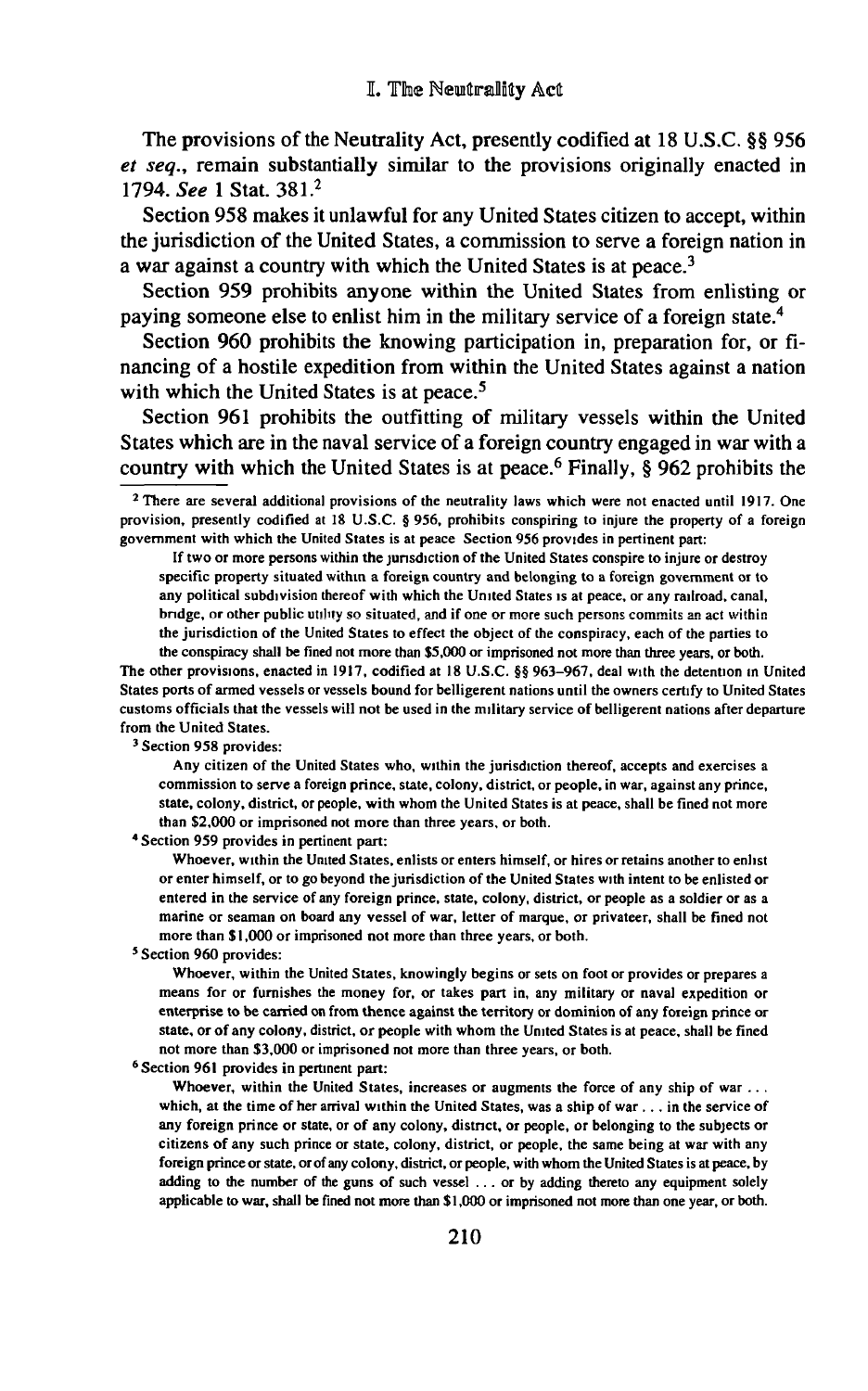outfitting or furnishing of any vessel within the United States with the intent that such vessel be used in the service of a foreign nation against a country with which the United States is at peace.<sup>7</sup>

#### **II. Judicial Decisions**

The earliest judicial decisions construing the Neutrality Act involved the predecessors to §§ 961 and 962, which generally prohibit the arming of vessels in United States ports to be used in the service of foreign nations against nations with which the United States is at peace. The earliest cases generally were brought against private individuals who "outfitted" French ships engaged in hostilities with the British Navy. *See, e.g., United States* v. *Peters,* 3 U.S. (3 Dali.) 121 (1795); *United States* v. *Guinet,* 2 U.S. (2 Dali.) 321 (1795). *See also United States* v. *Skinner,* 27 F. Cas. 1123 (C.C.D.N.Y. 1818) (No. 16309); *The Betty Carthcart,* 17 F. Cas. 651 (D.S.C. 1795) (No. 9742); *The Nancy,* 4 F. Cas. 171 (D.S.C. 1795) (No. 1898). These early cases focused on what constituted the "arming" of a vessel, the distinction between "commercial" and "hostile" intent, and upheld the authority of the United States Government to define, as a matter of national policy, the political bodies in whose service, and against which, the prohibited acts had been committed. *See generally United States* v. *The Three Friends,* 166 U.S. 1 (1897). Moreover, these cases established that §§ 961 and 962 of the Act do not prohibit armed vessels belonging to citizens of the United States from sailing out of United States ports; rather the provisions require only that the owners of such vessels certify that the vessels will not be used to commit hostilities against foreign nations at peace with the United States. *See United States* v. *Quincy,* 31 U.S. (6 Pet.) 445 (1832). Finally, these cases recognized, with regard to §§ 961 and 962, the principle generally applicable to all of the neutrality provisions, that the preparations prohibited by the Act must have been made within the United States, and that the intention with respect to the hostile deployment of the vessel must have been formed before leaving the United States. *Id.*

The early decisions construing the Act, as well as subsequent judicial decisions, make clear that, in view of its purpose to prevent private citizens from interfering with the conduct of foreign policy by duly authorized Government officials, the Neutrality Act, particularly § 960, prohibits only "the use of the soil or waters of the United States as a base from which unauthorized military expeditions or military enterprises shall be carried on against foreign powers

,

<sup>7</sup> Section 962 provides in pertinent part:

Whoever, within the United States, furnishes, fits out, arms, or attempts to furnish, fit out or arm, any vessel, with intent that such vessel shall be employed in the service of any foreign prince, or state, or of any colony, district, or people, to cruise, or commit hostilities against the subjects, citizens, or property of any foreign prince or state, or of any colony, district, or people with whom the United States is at peace; or

W hoever issues or delivers a commission within the United States for any vessel, to the intent that she may be so employed shall be fined not more than \$10,000 or imprisoned not more than three years, or both.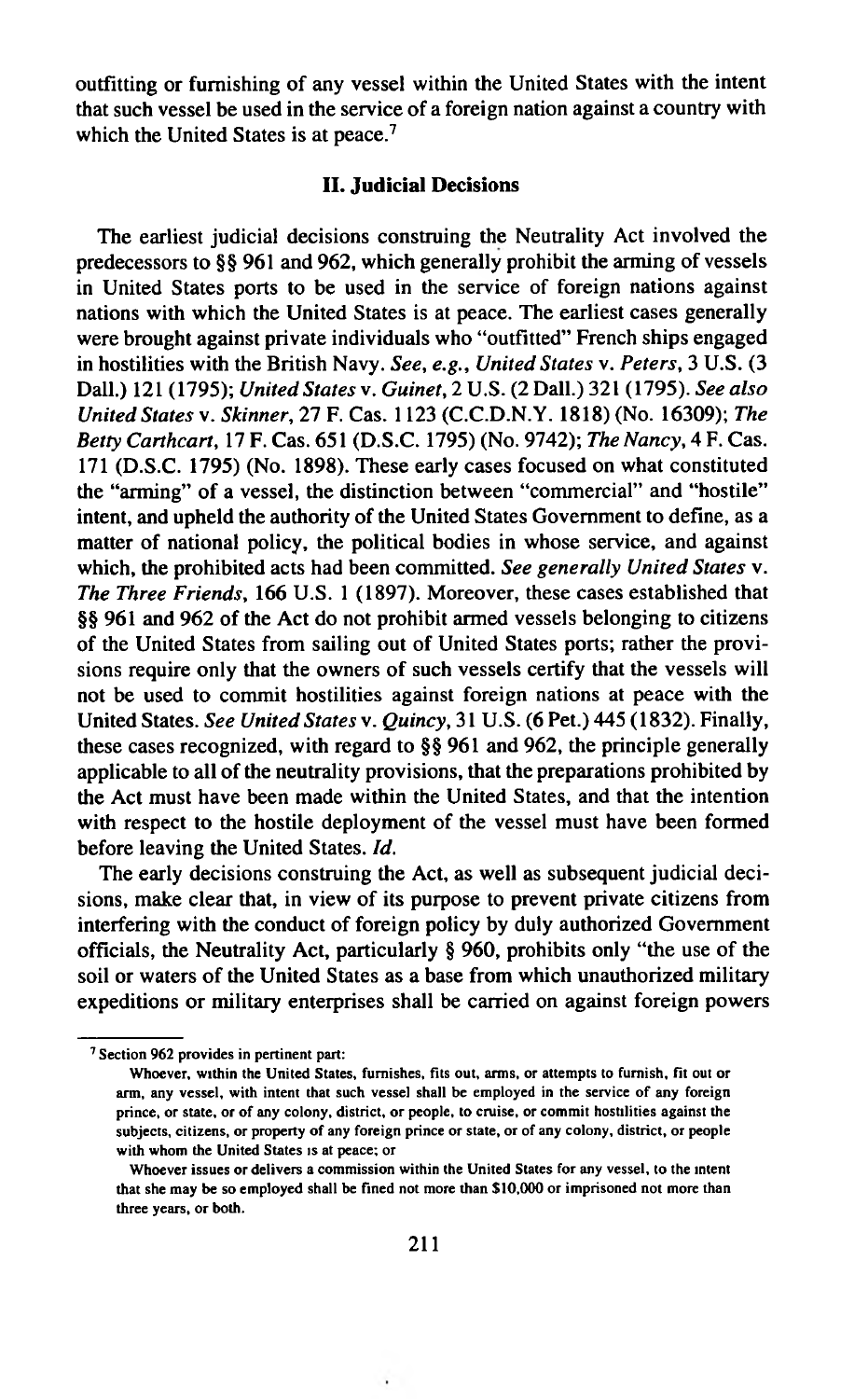with which the United States is at peace." *United States* v. *Murphy,* 84 F. 609, 612 (D. Del. 1898). *See also Wiborg* v. *United States,* 163 U.S. 632 (1896); *United States* v. *O 'Sullivan,* 27 F. Cas. 367 (S.D.N.Y. 1851) (No. 15974); *United States* v. *Smith,* 27F. Cas. 1192 (C.C.S.D.N.Y. 1806) (No. 16342). The jury instructions in the *Murphy* case, which provide an extensive discussion of the elements of the "military expedition" offense under § 960, are illustrative of this point:

Providing the means of transportation for a military enterprise to be carried on from the United States against Spanish rule in Cuba is, within the meaning of  $\lceil \frac{6}{5} \cdot 960 \rceil$ , ... preparing the means for such military enterprise to be so carried on, and, if done with knowledge, on the part of the person so providing the means of transportation, of the character and purpose of such enterprise, is denounced by the statute.... The broad purpose of  $\lceil \S$  960] is to prevent complications between this government and foreign powers. . . . What it prohibits is a military expedition or a military enterprise from this country against any foreign power at peace with the United States.

\* \* \*

Where a number of men, whether few or many, combine and band themselves together, and thereby organize themselves into a body, within the limits of the United States, with a common intent or purpose on their part at the time to proceed in a body to foreign territory, there to engage in carrying on armed hostilities, either by themselves or in co operation with other forces, against the territory or dominions of any foreign power with which the United States is at peace, and with such intent or purpose proceed from the limits of the United States on their way to such territory, either provided with arms or implements of war, or intending and expecting . . . to secure them during transit, . . . in such case all the essential elements of a military enterprise exist. ... It is sufficient that the military enterprise shall be begun or set on foot within the United States; and it is not necessary that the organization of the body as a military enterprise shall be completed or perfected within the United States. Nor is it necessary that all the persons composing the military enterprise should be brought in personal contact with each other within the limits of the United States; nor that they should all leave those limits at the same point. It is sufficient that by previous arrangement or agreement, whether by conversation, correspondence or otherwise, they become combined and organized for the purposes mentioned, and that by concerted action, though proceeding from different portions of this country, they meet at a designated point either on the high seas or

**212**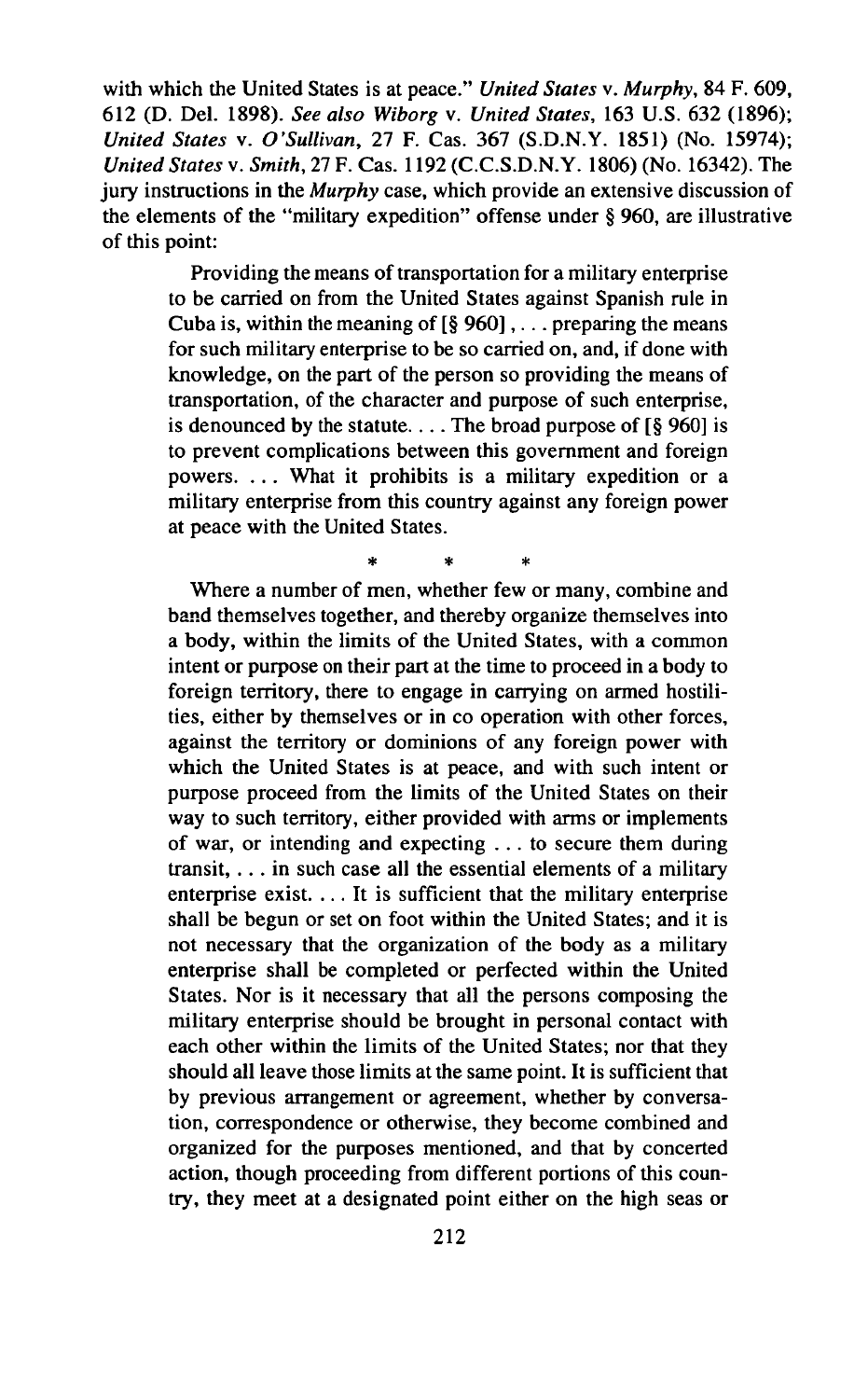within the limits of the United States. Under such circumstances a military enterprise to be carried on from the United States exists within the meaning of the law.

84 F. Cas. at 612-14.

### **III. Attorney General Opinions**

As is the case with judicial decisions on the subject, the earliest opinions of Attorneys General construing the Neutrality Act distinguished between "commercial" and "hostile" intent for purposes of the prohibition, by the predecessors to §§ 961 and 962, on "outfitting vessels of war." *See, e.g., 2* Op. Att'y Gen. 86 (1828); 1 Op. Att'y Gen. 231 (1818); 1 Op. Att'y Gen. 190 (1816). Attorneys General have opined that the Act forbids furnishing ships of war in American ports with guns and other military equipment to be used by nations against nations with which the United States is at peace. *See, e.g.,* 5 Op. Att'y Gen. 92 (1849); 4 Op. Att'y Gen. 336 (1844); 3 Op. Att'y Gen. 739 (1841).

The predecessor to § 959 was construed by early Attorneys General to prohibit the recruitment or enlistment of persons for service on foreign vessels of war in American ports. *See* 4 Op. Att'y Gen. 336 (1844). This latter prohibition on enlistment was construed by Attorney General Cushing to prohibit the undertaking by belligerent nations to enlist troops in the United States, on the ground that such action constitutes a "gross national aggression on the United States and insults our national sovereignty," for which all, except those protected by diplomatic immunity, are punishable. 7 Op. Att'y Gen. 367, 382 (1855). Attorney General Cushing's lengthy opinion on foreign enlistment premises the statutory prohibition in § 959 on the notion that while a neutral state may permit a belligerent nation to raise troops on its soil, it should not grant such a concession to one belligerent and not to all. *Id.*

As early as 1795, Attorney General Bradford opined that the Neutrality Act did not preclude the commission of hostile acts by American citizens against Nations with which the United States is at peace as long as the potential defendants did not set foot from American soil. Regarding American citizens who, while trading on the coast of Africa, "voluntarily joined, conducted, aided, and abetted a French fleet in attacking" a British settlement on that coast, the Attorney General stated:

[AJcts of hostility committed by American citizens against such as are in amity with us, being in violation of a treaty, and against the public peace, are offences against the United States, so far as they were committed within the territory or jurisdiction thereof; and, as such, are punishable by indictment in the district or circuit courts.

\* \* \*

So far... as the transactions complained of originated or took place in a foreign country, they are not within the cognizance of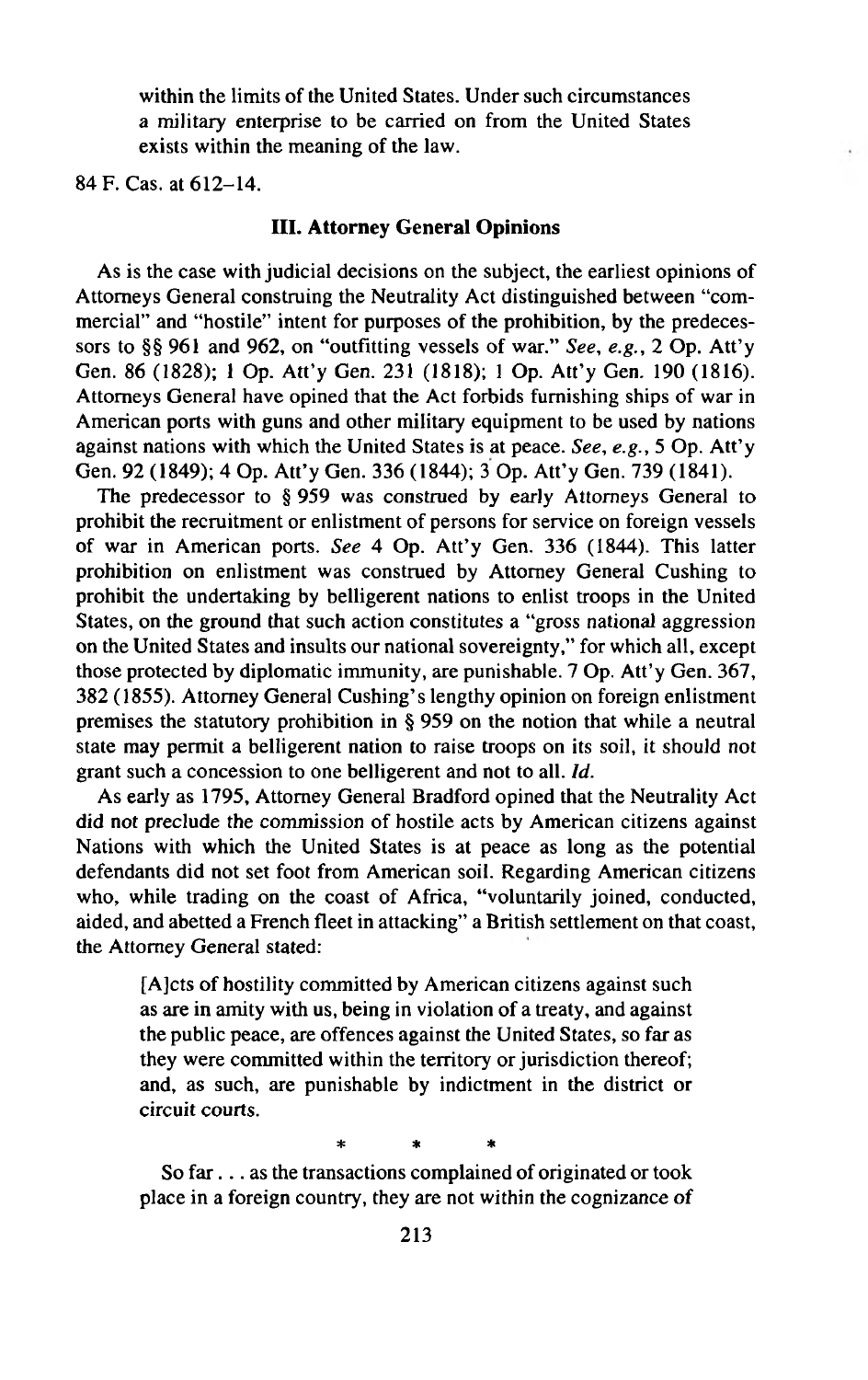our courts; nor can the actors be legally prosecuted or punished for them by the United States.

1 Op. Att'y Gen. 57,58 (1794). Pointing out that the Government's inability to prosecute under the Act resulted solely from § 960's requirement that the defendant have "set foot" from "within the United States," Attorney General Bradford noted that those "who have been injured by these acts of hostility have a remedy by a *civil* suit in the courts of the United States." *Id.* at 59.

In 1856, Attorney General Cushing distinguished between the mere "organization, in one country or state, of combinations to aid or abet rebellion in another, or in any other way to act on its political institutions," which is *not* prohibited by the Act, from overt "attempts to interfere in the affairs of foreign countries by force," which *is* unlawful. 8 Op. Att'y Gen. 216 (1856). *See also* 8 Op. Att'y Gen. 472 (1855). The activities of the former, which the Attorney General referred to as "Revolutionary Aid Societies," while "a violation of national amity and comity," are limited to "inflammatory agitation" and discussion, falling short of the unlawful enlistment and military expeditions prohibited by the Act. *Id.*

In 1869, Attorney General Hoar opined that the Neutrality Act was properly applicable only with respect to political entities recognized by the United States as an "independent government, entitled to admission into the family of nations";

The statute of 1818 is sometimes spoken of as the *Neutrality Acf,* and undoubtedly its principal object is to secure the performance of the duty of the United States, under the law of nations, as a neutral nation in respect to foreign powers .... The United States have not recognized the independent national existence of the island of Cuba, or any part thereof, and no sufficient reason has yet been shown to justify such a recognition. In the view of the Government of the United States, as a matter of fact, which must govern our conduct as a nation, the island of Cuba is territory under the government of Spain, and belonging to that nation.

If ever the time shall come when it shall seem fitting to the political department of the Government of the United States to recognize Cuba as an independent government, entitled to admission into the family of nations, or, without recognizing its independence, to find that an organized government capable of carrying on war, and to be held responsible to other nations for the manner in which it carries it on, exists in that island, it will be the duty of that department to declare and act upon those facts.

\* \* \*

But, on the other hand, when a nation with which we are at peace, or the recognized government thereof, undertakes to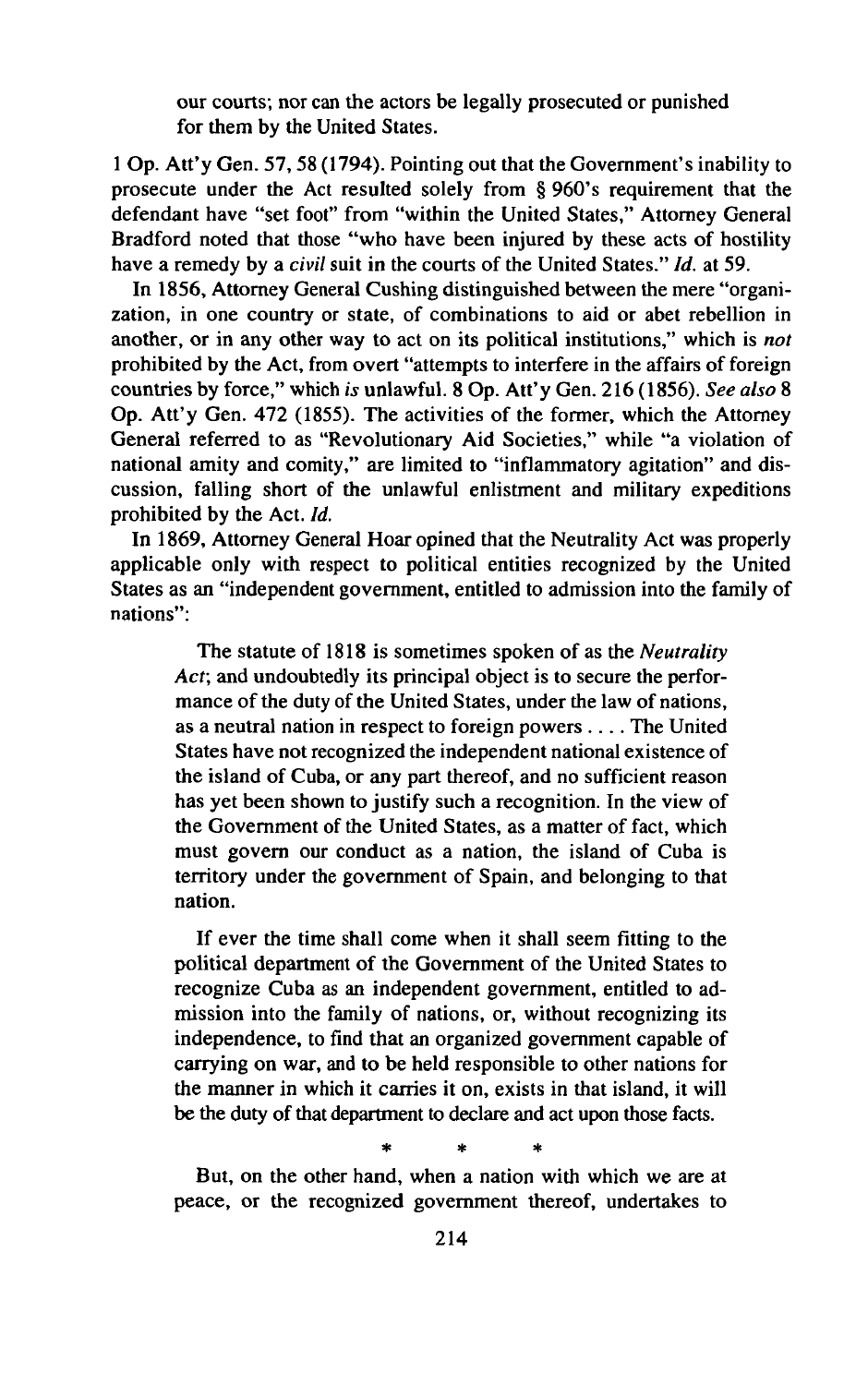procure armed vessels for the purpose of enforcing its own recognized authority within its own dominions, although there may be evidence satisfactory to show that they will aid the government in the suppression of insurrection or rebellion, in a legal view this does not involve a design to commit hostilities against anybody.

\* \* \*

The concession of belligerent rights to a "colony, district, or people" in a state of insurrection or revolution, necessarily involves serious restrictions upon the ordinary rights of the people of this country to carry on branches of manufacture and trade which are unrestricted in time of peace. To prevent our mechanics and merchants from building ships of war and selling them in the markets of the world, is an interference with their private rights which can only be justified on the ground of a paramount duty in our international relations; and however much we may sympathize with the efforts of any portion of the people of another country to resist what they consider oppression or to achieve independence, our duties are necessarily dependent upon the actual progress which they have made in reaching these objects.

13 Op. Att'y Gen. 177, 178, 180 (1869). Thus, he concluded, the Act did not prohibit the building of gunboats in New York to be sold to the Spanish government for possible use by that Government against the Cuban insurrectionists. Nor would § 962 of the Act prohibit the supplying of Cuban insurgents with men, arms and munitions of war. 13 Op. Att'y Gen.  $541$  (1841).<sup>8</sup> In 1895, Attorney General Harmon, having declared that "neither Spain nor any other country had recognized the Cuban insurgents as belligerents," 21 Op. Att'y Gen. 267, 269, opined:

The mere sale or shipment of arms and munitions of war by persons in the United States to persons in Cuba is not a violation of international law [nor of the neutrality laws], however strong a *suspicion* there may be that they are to be used in an insurrection against the Spanish government. The right of individuals in the United States to sell such articles and ship them to whoever may choose to buy has always been maintained.

<sup>8</sup> In *a very* succinct opinion. Attorney General Akerman emphasized that his opinion addressed *only* the predecessor to § 962, adding that the allegations "might be material in connection with other proof." 13 Op. Att'y Gen. 541. Depending upon the allegations, and whether the United States Government recognized the Cuban insurrectionists as a sufficiently distinct political body to constitute more than a domestic irritant to Spain's internal affairs, a colorable claim under § 960 could be made. *See, e g.,* 21 Op. A tt'y Gen. 267, 269 (1896) ("International law takes no account of a mere insurrection, confined within the limits of a country, which has not been protracted or successful enough to secure for those engaged in it recognition as belligerents by their own government or by foreign governments.").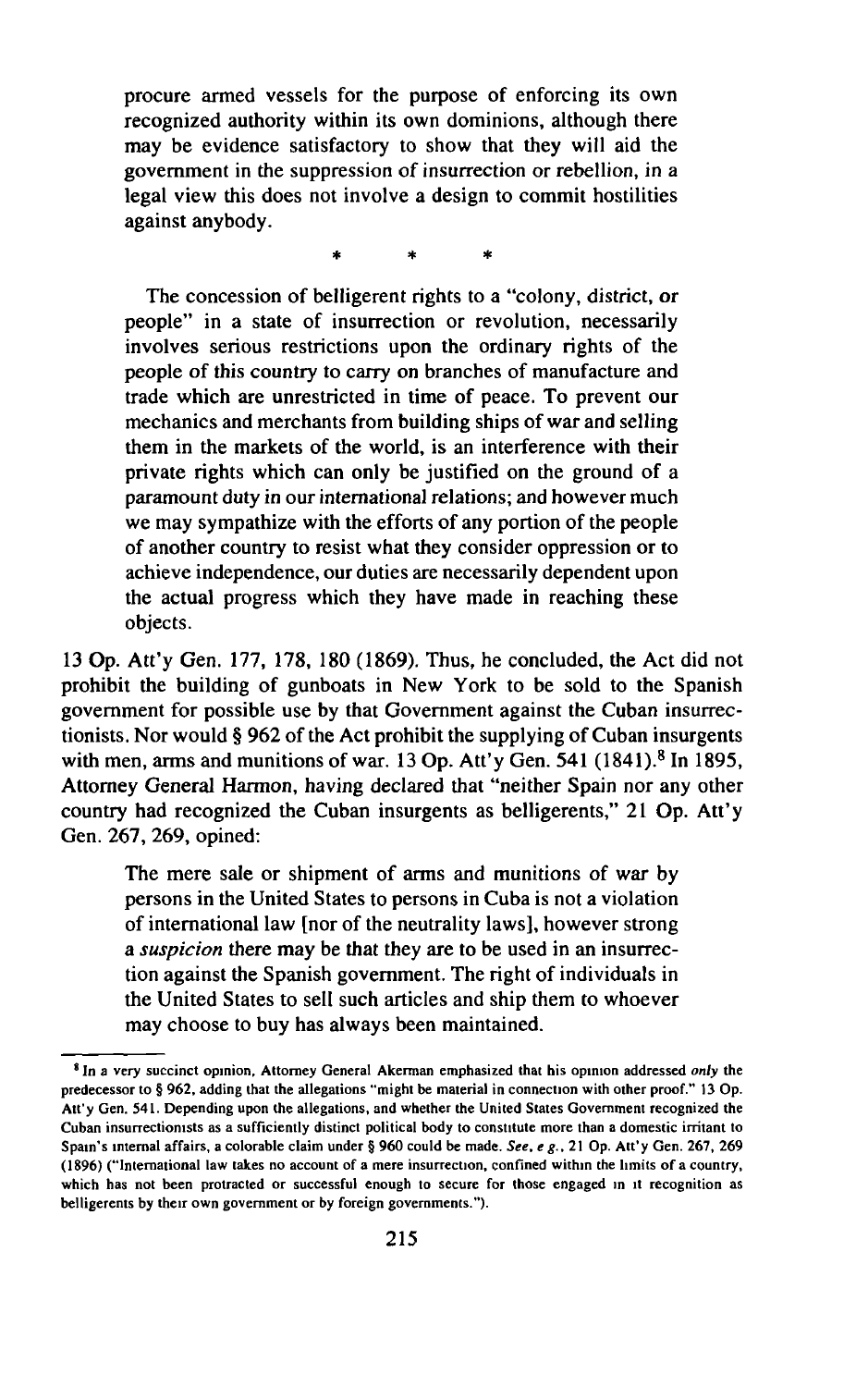**\***

If, however, the persons supplying or carrying arms and munitions from a place in the United States are in any wise parties to a design that force shall be employed against the Spanish authorities, or that, either in the United Sates or elsewhere, before final delivery of such arms and munitions, men with hostile purposes toward the Spanish Government shall also be taken on board and transported in furtherance of such purposes, the enterprise is not commercial, but military, and is in violation of international law and of our own statutes.

*Id.* at 270, 271 (emphasis added).

Further attempts to distinguish between "commercial" and "hostile" intent in trading with belligerents were made by Attorney General Knox in 1902. Responding to the Secretary of State's inquiry regarding the legality of shipping horses from New Orleans to South Africa, a belligerent, Attorney General Knox opined that although a neutral nation is prohibited by the general principles of international law from giving aid to one of the belligerents during a war, "carrying on commerce with the belligerent nation in the manner usual before the war is . . . agreed not to be in itself giving such aid." 24 Op. Att'y Gen. 15, 18 (1902). He added, however, that "the fact that neutral *individuals* instead of their government give aid to the belligerent does not relieve the neutral government from guilt," unless the acts are, by their nature, "impracticable or excessively burdensome for the government to watch or prevent." *Id.* Several days later, Attorney General Knox referred to this opinion and that of his predecessor, Attorney General Harmon, 21 Op. Att'y Gen. 267 (1895), in advising the Secretary of State that the shipping of arms to China, notwithstanding the presence of insurrectionary movements, would constitute a commercial venture and therefore not a violation of the Neutrality Act. 24 Op. Att'y Gen. 25 (1902).

Prior to the United State's engagement in World War II, Attorney General Murphy construed the Act to prohibit the transporting of any articles or materials from a United States port to a port of a belligerent nation, until all goods of United States citizens on board had been transferred to foreign ownership. *See* 39 Op. Att'y Gen. 391 (1939). Later that year, Attorney General Murphy opined that American trawlers and tugs which had been sold to French concerns could lawfully depart United States ports after assurances by the French government that the vessels were not intended to be employed to commit hostilities against another belligerent. 39 Op. Att'y Gen. 403 (1939).

Finally, Attorney General Jackson opined in 1940 that, while the United States Government could sell certain outdated American destroyers to the British Government during World War II, it was precluded by the predecessor to § 964 from selling to the British Government "mosquito boats" which were under construction by the United States Navy, "since . . . [the latter] would have been built, armed or equipped with the intent, or with reasonable cause to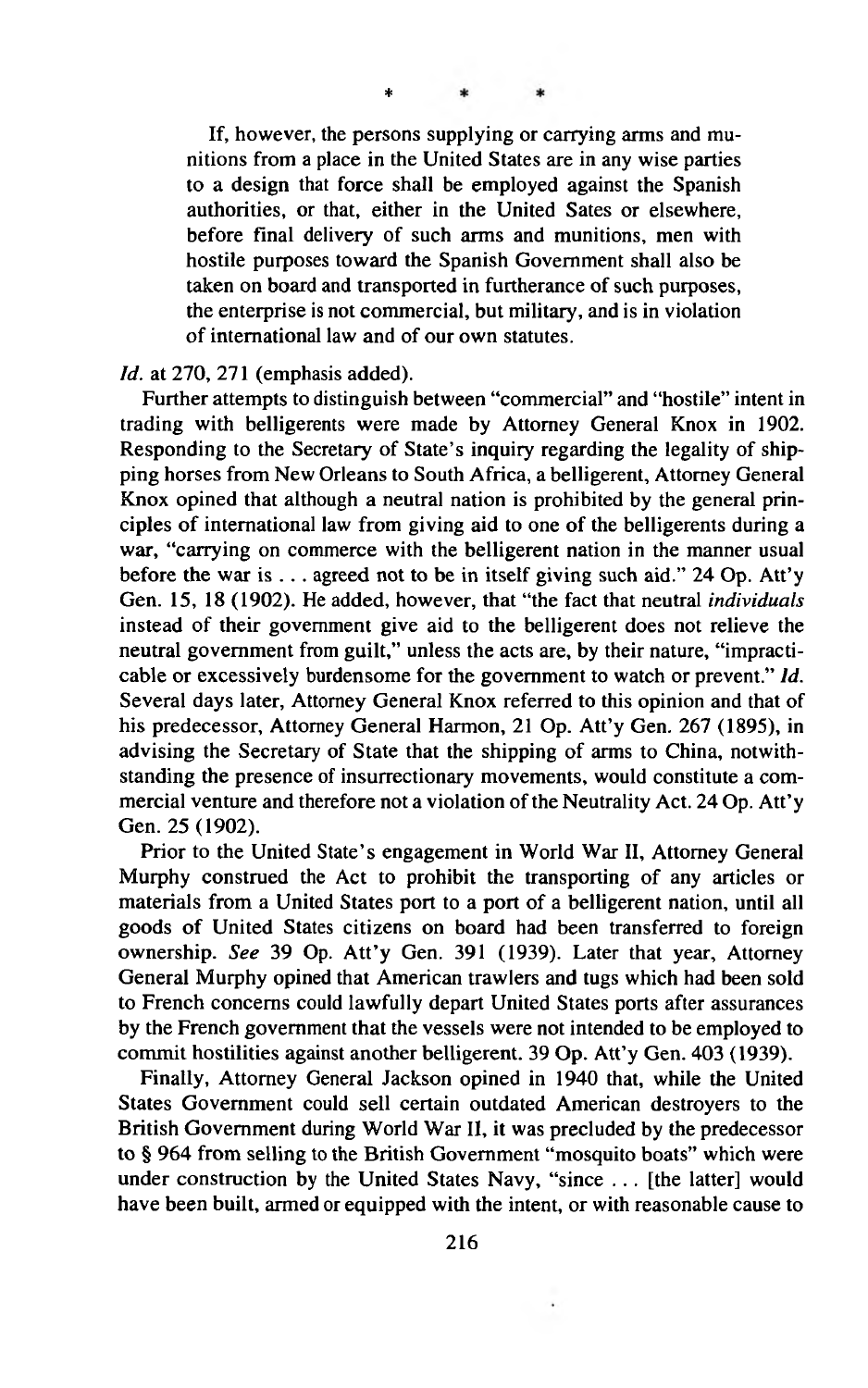believe, that they would enter the service of a belligerent after being sent out of the jurisdiction of the United States." 39 Op. Att'y Gen. 484, 496 (1940).<sup>9</sup> In distinguishing between the over age destroyers and the "mosquito boats" which were, at that time, under construction, Attorney General Jackson referred to the "traditional" rules of international law," which distinguish between the selling of previously armed and outfitted vessels to a belligerent, and the building of armed vessels "to the order of a belligerent." Id. at 495 (quoting 2 Oppenheim, *International Law* 574-76).

This distinction, regarding which Jackson cites Oppenheim's characterization as '"hair splitting,"' although "'logically correct,'" is premised upon the view that by "carrying out the order of a belligerent, [a neutral nation permits its] territory [to be] made the base of naval operations," in violation of a neutral's "duty of impartiality." *Id.* Because of the potential importance of this distinction and its subtleties, we set out below the text of Attorney General Jackson's lengthy quote from Oppenheim's treatise which explains the rationale of this view in greater detail.<sup>10</sup>

8 Op. O.L.C. at 77 n.21. In 1941, however, Congress enacted the Lend Lease Act, 55 Stat. 31, which authorized the President to supply, with certain limitations, military equipment to the government of any nation the defense of which he deems vita) to the defense of the United States. This Act, which granted temporary emergency powers to the President, effectively suspended the operation of the predecessor to § 964 until June 30, 1943 *See* S. Rep. No. 45, 77th Cong., 1st Sess. (1941); H.R. Rep. No 18, 77th Cong., 1st Sess. (1941). *See generally* 40 Op. Att'y Gen. 58 (1941).

10 Attorney General Jackson quoted the following from 2 Oppenheim, *International Law* 574-76:

Whereas a neutral is in no wise obliged by his duty of impartiality to prevent his subjects from selling armed vessels to the belligerents, such armed vessels being merely contraband of war, a neutral is bound to employ the means at his disposal to prevent his subjects from building, fitting out, or arming, to the order of either belligerent, vessels intended to be used as men of war, and to prevent the departure from his jurisdiction of any vessel which, by order of either belligerent, has been adopted to warlike use. The difference between selling armed vessels to belligerents and building them to order is usually defined in the following way.

An armed ship, being contraband of war, is in no wise different from other kinds of contraband, provided that she is not manned in a neutral port, so that she can commit hostilities at once after having reached the open sea. A subject of a neutral who builds an armed ship, or arms a merchantmen, not to the order of a belligerent, but intending to sell her to a belligerent, does not differ from a manufacturer of arms who intends to sell them to a belligerent. There is nothing to prevent a neutral from allowing his subjects to sell armed vessels, and to deliver them to belligerents, either in a neutral port or in a belligerent port.

\* \* \*

On the other hand, if a subject of a neutral builds armed ships to the order of a belligerent, he prepares the means of naval operations, since the ships, on sailing outside the neutral territorial waters and taking in a crew and ammunition, can at once commit hostilities. Thus, through the carrying out of the order of the belligerent, the neutral territory has been made the base of naval operations; and as the duty of impartiality includes an obligation to prevent either belligerent Continued

<sup>&</sup>lt;sup>9</sup> We noted in our earlier memorandum that §§ 963 and 964, first enacted as part of the Espionage Act of 1917, 40 Stat. 221 22, codified the substantive rules of international law forbidding the delivery of armed vessels to belligerent powers by neutral nations. Regarding these provisions and Attorney General Jackson's opinion, we concluded that:

Although some commentators have suggested that Attorney General Jackson's opinion supports the view that all of the Neutrality Act provisions were intended to apply to Government activities, we believe that § 964 by its terms is limited to circumstances involving a declared war, unlike the other neutrality laws, and was proposed to Congress by Attorney General Gregory in 1917 for the purpose of providing "for the observance of obligations imperatively imposed by international law upon the United States." H R Rep. No. 30, 65th Cong., 1st Sess. 9 (1917).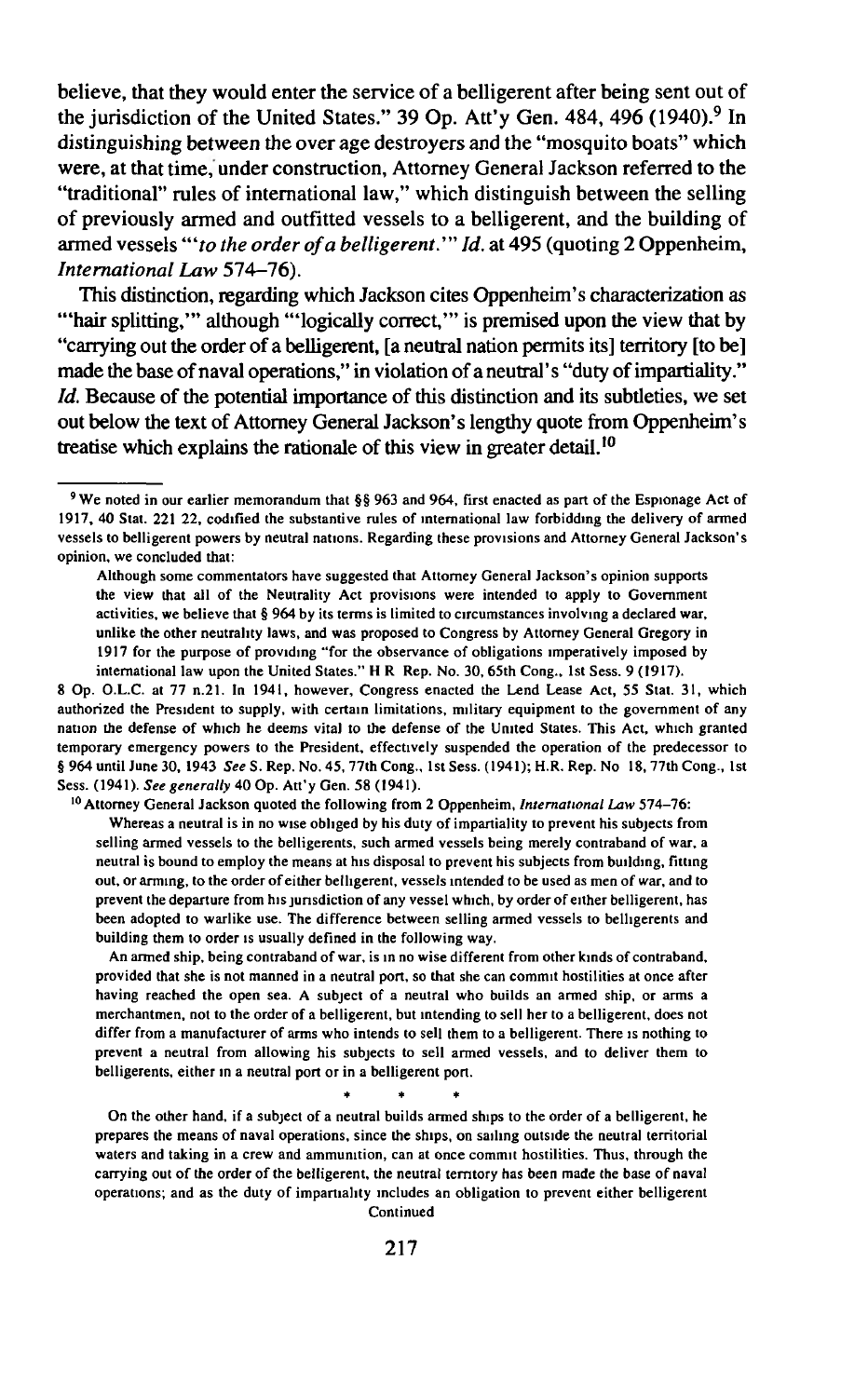A more recent statement by an Attorney General construing the Neutrality Act is found in a press conference held on April 20,1961, by Attorney General Kennedy, following the Bay of Pigs invasion. Although Attorney General Kennedy did not formally opine on this matter, the views presented in this press conference have been widely quoted as the views of the Kennedy Administration on the Act:

First... the neutrality laws are among the oldest laws in our statute books. Most of the provisions date from the first years of our independence and, with only minor revisions, have continued in force since the 18th Century. Clearly they were not designed for the kind of situation which exists in the world today.

Second, the neutrality laws were never designed to prevent individuals from leaving the United States to fight for a cause in which they believed. There is nothing in the neutrality laws which prevents refugees from Cuba from returning to that country to engage in the fight for freedom. Nor is an individual prohibited from departing from the United States, with others of like belief, to join still others in a second country for an expedition against a third country.

There is nothing criminal in an individual leaving the United States with the intent of joining an insurgent group. There is nothing criminal in his urging others to do so. There is nothing criminal in several persons departing at the same time. What the law does prohibit is a group organized as a military expedition from departing from the United States to take action as a military force against a nation with whom the United States is at peace.

There are also provisions of early origin forbidding foreign states to recruit mercenaries in this country. It is doubtful whether any of the activities presently engaged in by Cuban patriots would fall within the provisions of this law.

11 M. Whiteman, *Digest of International Law* 231 (1968). See also Lobel, The **Rise and Decline of the Neutrality Act: Sovereignty and Congressional War** *Powers in United States Foreign Policy,* 24 Harv. Int. L.J. 1,4 & n.16 (1983); N.Y. Times, Apr. 21,1961, § 1 at 6.

<sup>10 (...</sup> continued)

from making neutral territory the base of military or naval operations, a neutral violates his neutrality by not preventing his subjects from carrying out an order of a belligerent for the building and fitting out of men of war. This distinction, although of course logically correct, is hair splitting. But as, according to the present law, neutral States need not prevent their subjects